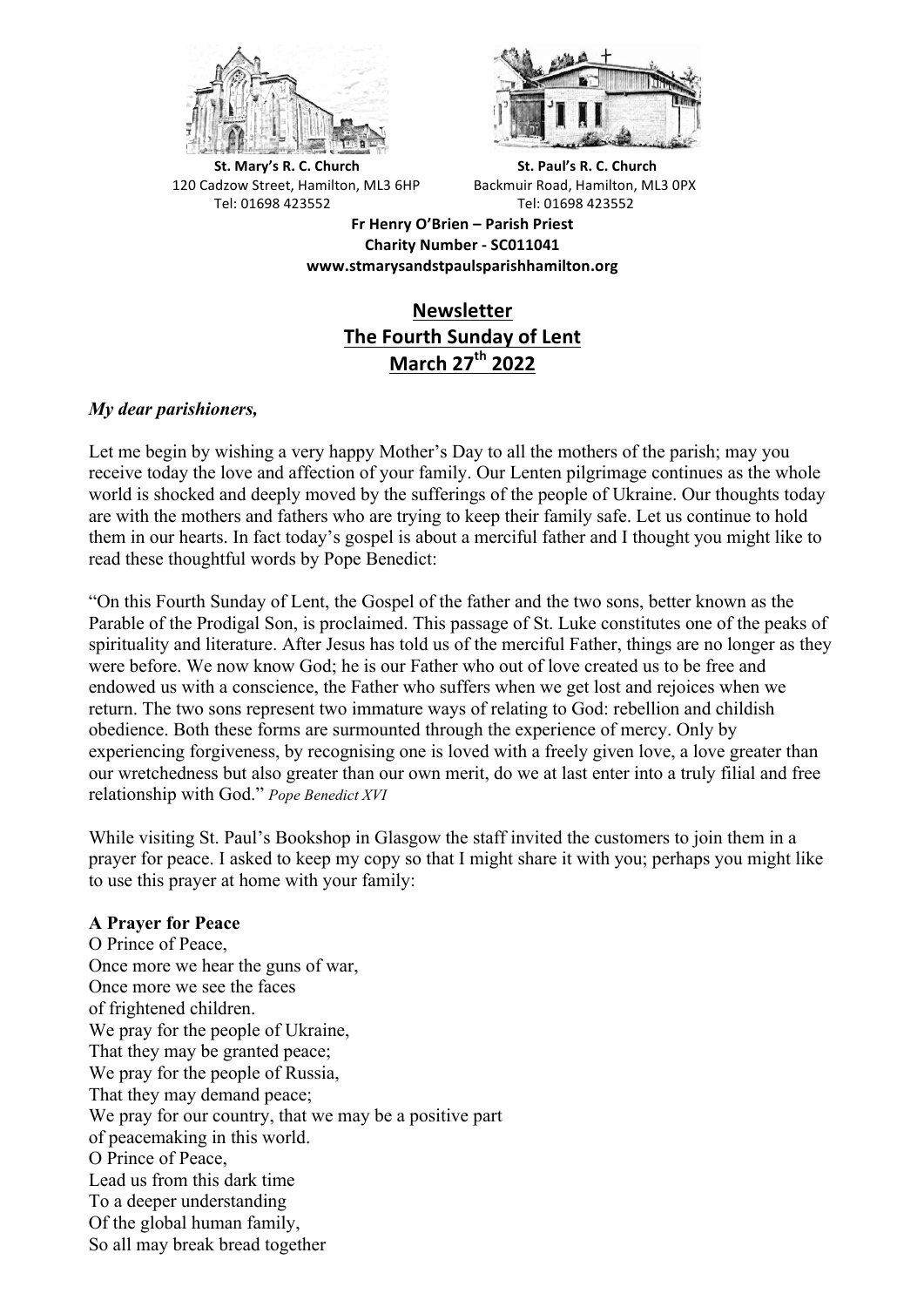In the secure embrace of peace Amen *Written by Jane Deren, Education for Justice, a project of Ignation Solidarity Network*.

Let us continue to make this a special Lent at St. Mary's and St. Paul's; offering our prayer, fasting and almsgiving for the building up of the culture of justice and peace in our fragile world. Fr. O'Brien

#### **I offer here the schedule for the liturgy:**

**Saturday, March 26th Mass at St. Paul's at 4pm Mass at St. Mary's at 5.30pm**

**Sunday, March 27th Mass at St. Paul's at 9.15am Mass at St. Mary's at 10.30am**

Monday March 28<sup>th</sup> Mass at St. Mary's at 10am Tuesday, March 29th Mass at St. Paul's at 10am Stations of the Cross at 9.40am. Wednesday, March 30th Mass at St. Mary's at 10am Stations of the Cross at 9.40am Thursday, March 31<sup>st</sup> Requiem for Mrs Cecilia Mann, St. Mary's at 9.30am

**Saturday, April 2nd Mass at St. Paul's at 4pm Mass at St. Mary's at 5.30pm**

**Sunday, April 3rd Mass at St. Paul's at 9.15am Mass at St. Mary's at 10.30am**

### **GIFTAID ENVELOPES for the next tax year 2022-2023 are now available for uplifting from the church porch. Thank you for your continued support of our parish.**

**Thank you** to those who signed up to make the synodal journey; our final meeting will be on Wednesday; Please gather at 6.45pm in the parish hall; the meeting will be from 7-8.30pm.

**Catholic Men's Society Annual Day of Recollection:** all men in the diocese are invited to take part in this retreat day on Saturday 2<sup>nd</sup> April in St. James' Coatbridge, led by Fr. Paul Denney. The cost is £15 which includes a meal in a local eating place. Anyone who would like this opportunity to add an uplifting experience to this year's Lenten journey can contact Peter Lavery Snr in person or e-mail, laverypeter93@yahoo.com.

**CREDO,** the parish prayer group, will meet this Tuesday in the parish meeting room, beginning at 1pm and concluding with some tea at 2.30pm. The group welcomes prayer requests from parishioners and a box is available at the back of the church for you to place such requests*. Please do not include donations in these requests.*

**Please remember in your prayers: All who are ill and have asked us to pray for them:** 

**Recently Deceased:** Cecilia Mann, Mgr. Tom O'Hare, Fr. Peter Lafferty

**Special Remembrance**, Nessie Lynas, John and Edna Wilson, Mary Wilson Snaith, Alec and May Morgan, Canon Patrick O'Hare, Catherine Barr, Kathleen Barr, Molly Kennedy, James and Helen O'Donnell, Alex